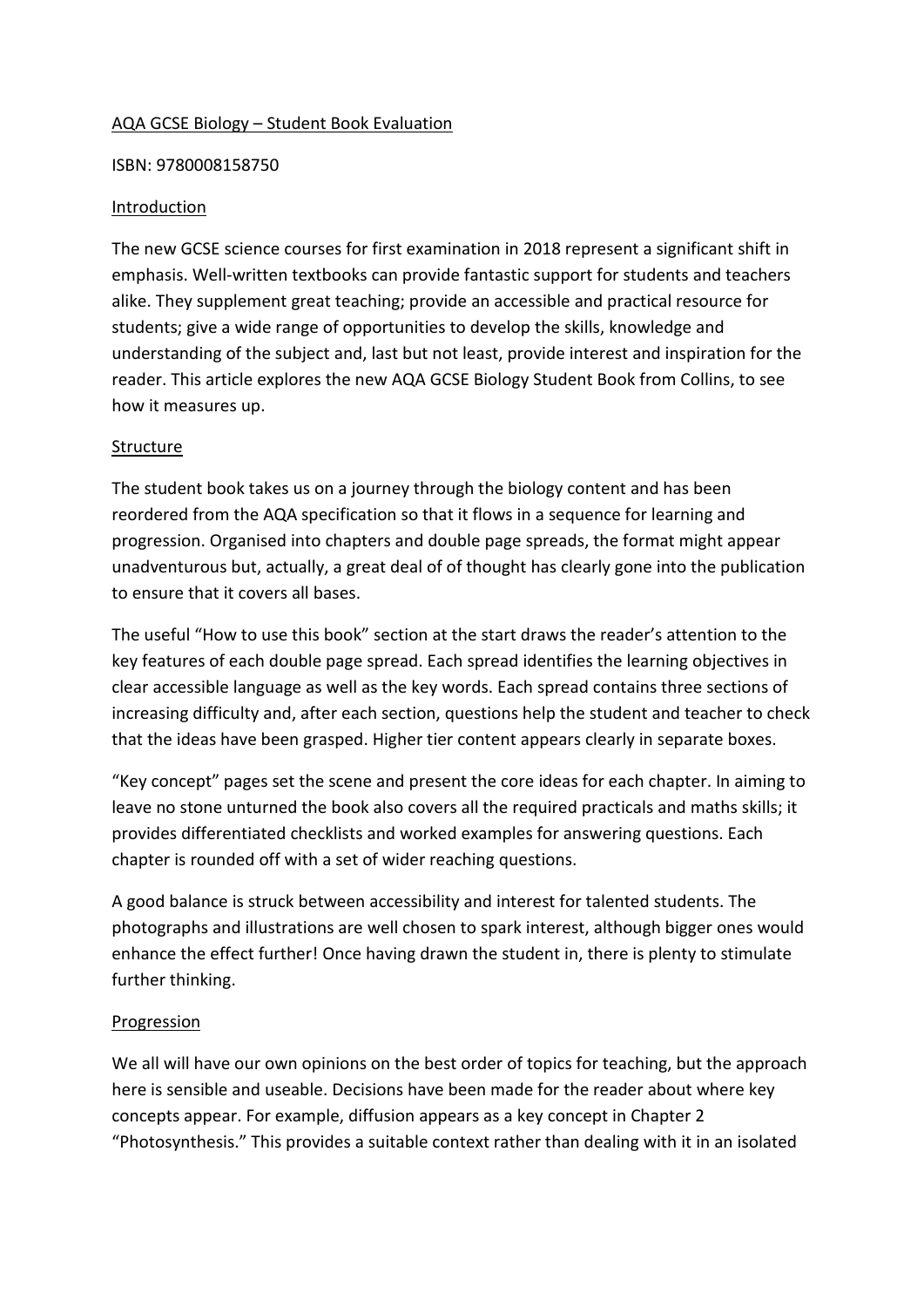way. Opportunities are taken to revisit and build on the key concepts; for example, diffusion is revisited in Chapter 3 when osmosis is covered.

# Working and thinking scientifically

The book encourages students to consider the role of evidence in our understanding of science. Uncertainties are explored; for example, data are presented about the inheritance of earlobe shape and why it cannot be stated conclusively that a single gene is involved.

The eight required practicals on the AQA Biology specification are supported by fairly open activities, which set the overall form for each practical but leave the student to make a range of decisions and think scientifically. The learning objectives for each required practical encapsulate the *Apparatus and Techniques* from the AQA Specification, but does so in simplified wording. The required practicals on their own will not properly develop and embed a full range of practical skills so most teachers will rightly have far more practical activities. The teacher guide identifies, supports and encourages many other opportunities for practical and investigative science, in addition to the required practicals, guarding against schools doing the bare minimum.

## Developing higher level thinking

The learning objectives at the start of each spread include command words such as "explain", "evaluate" and "interpret", and so remind the reader that there is a lot more to biology than just "knowing". The questions ramp up in difficulty and the teacher can easily direct students straight to ones offering appropriate challenge. Teachers may wish to supplement the questions with others to further develop wider skills such as evaluating and synthesising. Many of the photographs are captioned with a thought-provoking question. The "check your progress" section in each chapter is a useful tool for students and teachers.

# Preparing students for all the assessment objectives (AO1-3)

A nice touch is provided by the worked examples of exam-style questions using studentspeak answers with annotations. They encourage the student to give detailed and precise answers and the tone is positive, friendly and not at all patronising.

The questions at the end of each chapter are linked to the assessment objectives (A01 to A03) and give extensive opportunity to practise different styles of questions. As the teaching profession becomes familiar with the new style of assessment, this provides a useful starting point.

AO1 (knowledge and understanding) with its 40% weighting is very well supported. Students and teachers can draw from a range of activities in the book to develop the remaining 60%: AO2 (applying) and AO3 (analysing, interpreting, evaluating, concluding and improving). However, teachers would want to ensure that their schemes of learning and plans have frequent opportunities to focus on these areas.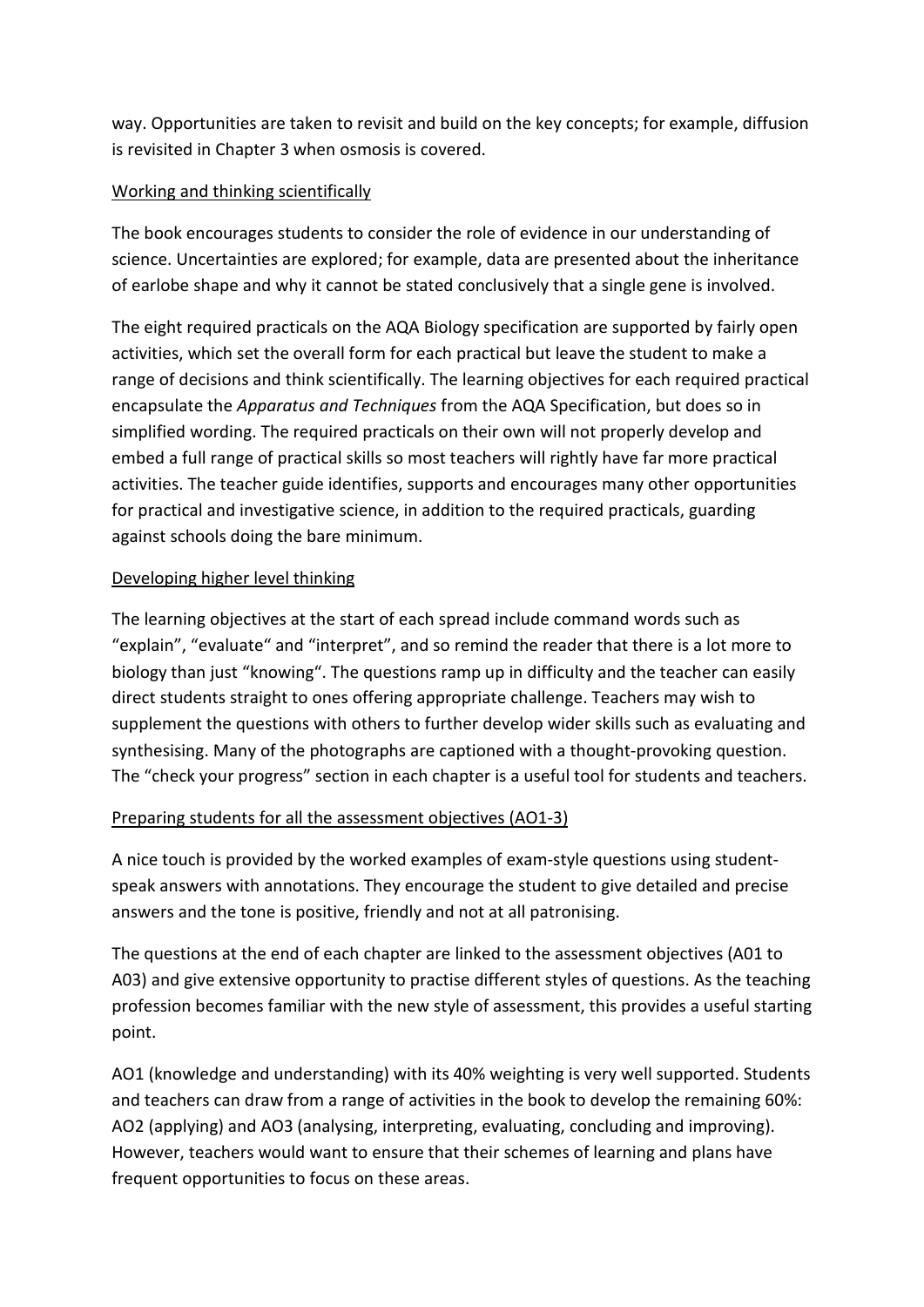# Development of Maths Skills

Most teachers will probably welcome the inclusion of maths skills dotted throughout the book. Rather than embedding them within double page spreads and risk them being lost, the maths skills are highlighted in their own spreads within the context of the surrounding lessons. They go a long way to supporting the student. However, the teacher will still want to help them with the language differences they may encounter compared to their maths lessons and also with the mathematical processes. The ASE publication "The Language of Mathematics in Science", available from Spring 2016, should prove to be the perfect companion for teachers in these respects.

## **Conclusions**

We all know that there is no substitute for great teaching, but the Collins AQA GCSE Biology Student Book is an engaging and very useful resource to help teachers and to support students' learning. Please don't mechanically plod your way through one spread per lesson (as if you would!), but combine the use of this book with teaching that develops the full range of skills. Whether being used at home by a student or in class with a teacher, this book has a lot to offer.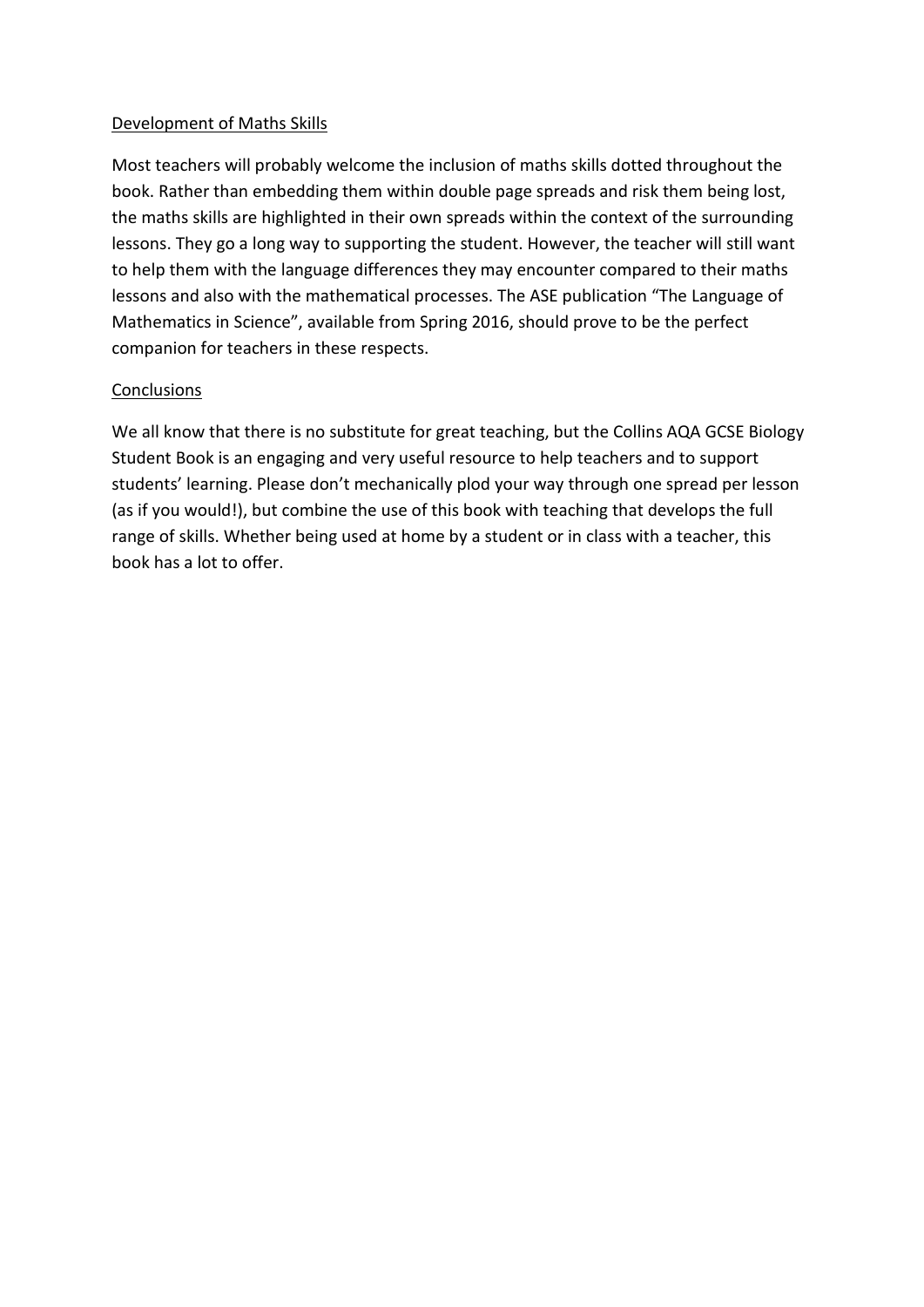Collins AQA GCSE Chemistry ISBN: 9780008158767

Following the major overhaul of the science GCSE specifications, it is refreshing to see that Collins has responded appropriately by completely rewriting its textbooks. This evaluation of the AQA GCSE Chemistry takes a fairly detailed look at how the textbook meets the needs of the new specification with its higher demand. The book is quite lengthy at around 360 pages, but it uses these well to cover the specification content whilst giving good support for assessment, mathematics demand and required practicals.

The book is structured as ten chapters, which match the ten areas of the AQA specification. The first chapter of the book quite rightly deals with atomic structure and the periodic table, as these are fundamental concepts for the whole course. Each chapter consists of a series of spreads that cover the content of the specification and the demand builds progressively throughout each chapter. At the start of each chapter, there is a useful spread that summarises prior learning and relates this to ideas that students will meet in the coming chapter. Towards the end of each chapter, there is a 'key concept' spread, which focuses on a core idea in detail, and is highly relevant to the topic. Each chapter also has a maths spread, which addresses maths skills relevant to the chapter.

Chapters may have one or more required practicals built in, dependent on where they fall within the specification. At the very end of the chapter, there is a useful differentiated selfassessment task for students, which enables them to check their progress. This is followed by a series of questions, the first page of which provides students with worked examples. These emphasise good examination techniques and model 'good' and 'bad' answers. Each part-question has the relevant *Assessment Objective* identified and this is a very useful addition, focusing teachers and students on the need for application, analysis and synthesis skills.

Each spread is laid out with a good amount of white space and the content is arranged as broadly two columns per page. The text is readable, with relatively short sentences that avoid unnecessarily complex structures. The text generally is aimed at students of all abilities.

Following the title of the page, there are learning objectives that are phrased clearly for students. The command words are as we might expect, using words such as 'recognise', 'explain', 'describe', 'compare' and 'calculate'. Also, at the top of each page, key words for the spread are identified, which again are very useful for students. The page is split into three differentiated levels, which are clearly identified by headings in different coloured fonts. The first section heading has a green font, denoting the work as standard demand for all students. It consists of text and pictures, but also has appropriately targeted questions. The second section heading is in a blue font and is of intermediate demand. Once again, there are appropriate level questions for this section. The final section, which has a heading in maroon font, is the most demanding part of the page, targeted at the most able students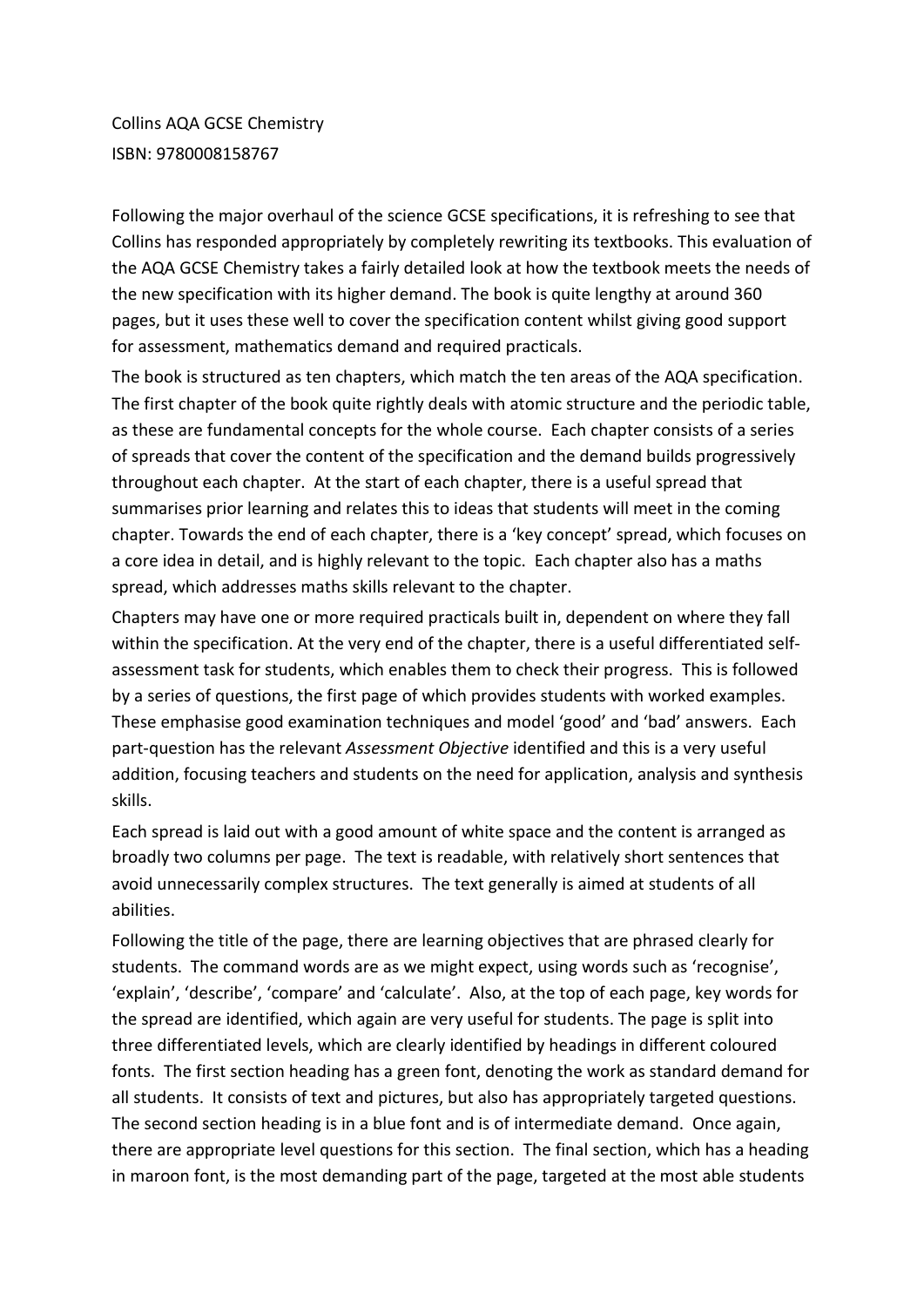and higher tier work. The questions at this level are very demanding, requiring students to use higher level thinking skills. Each page also has a '*Key information'* section, which is highly useful to students and a *'Did you know?'* box, which gives students interesting snippets of information. Occasionally, a *'Did you know?'* box will suggest a research task for students. Also to support research, there is a suggested Google search at the bottom of each righthand page.

The end-of-chapter questions are nicely differentiated into four levels. These are '*getting started'*, '*going further', 'more challenging'* and '*most demanding'*. The '*most demanding'* questions in particular are very high demand and require the students to draw together information and ideas from across the chapter and possibly from earlier chapters. For example, students are asked to explain why the atom with the electron pattern of 2,8,6 is a non-metal and why it is less reactive than the atom with an electronic pattern of 2,6 or 2,7.

The mathematics spreads are a welcome addition to the textbook and complement nicely the maths that appears within the text itself. For example, the maths spread in Chapter One deals with the standard form and making estimates. It covers the mathematics skills well, but also explains why those mathematics skills are so important in science. Once again, there is good differentiation throughout the spread, with the final section demanding a higher level of mathematical understanding and application. For example, students are required to multiply numbers in standard form together and apply standard form numbers in an unfamiliar context: calculating the length of a mole of atoms arranged in a line, given the Avogadro number and a figure for the atomic radius in standard form.

Required practicals are addressed by separate dedicated double page spreads. The title of the required practical matches exactly with that within the specification, as might be expected. However, the required practical is treated as a learning experience for students, developing their *'working scientifically'* skills rather than acting purely as a practical activity. Each spread has its own separate learning objectives and the spread is differentiated in a similar way to other pages, very nicely avoiding a recipe-type approach to the required practicals, and requiring students to think about aspects of the investigation rather than guiding them through it step by step. Not only are they required to perform the practical, they are also required to analyse the results of the practical and suggest improvements to the investigation by applying '*working scientifically'* principles. The teacher guide also identifies support and encourages many other opportunities for practical and investigative science in addition to the required practicals, guarding against schools doing the bare minimum.

In conclusion, the textbook has much to offer students of all abilities. In particular, the most able students are well catered for as might be expected from a single subject textbook, but the differentiation of content and assessment tasks will work well for lower ability students. It consists of a good balance of information and assessment, and nicely supports key ideas in chemistry and in the mathematics that supports it.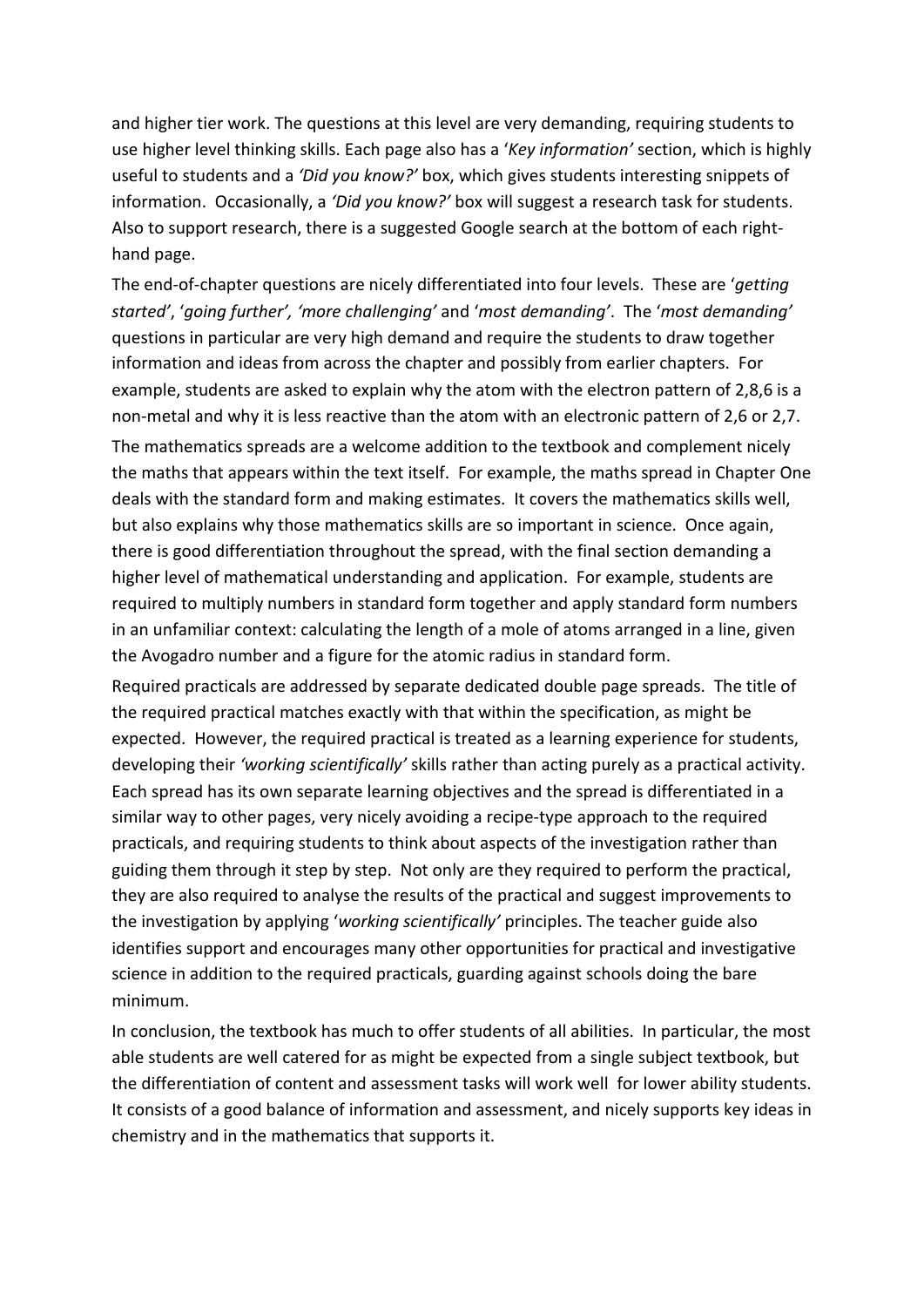Collins GCSE Physics for AQA ISBN 9780008158774

To match the new GCSE specifications, Collins has worked in close partnership with AQA to produce its new series of textbooks. Dedicated and bespoke pupil books have major advantages over generic textbooks, and this becomes apparent as one works through the Collins-AQA physics textbook. Firstly, the content exactly matches the specification and, more subtly, but just as importantly, the terminology used by the textbook is also an exact match. For example, the specification refers to '*energy stores'* (rather than stores of energy) and uses the energy transfer model in preference to the energy transformation model throughout. This terminology is rigorously applied throughout the textbook. With these points in mind, we can explore the book in more detail.

The book is divided into eight chapters, which match the eight sections and the order of the AQA physics specification. This feature is helpful for planning learning routes through the course, making the process a little easier to develop and audit. Of course, this means that classes will move backwards and forwards through the book rather than following the book sequentially spread by spread.

The structure of the book matches the style of the biology and chemistry books in the same series. Each chapter in the book begins with a spread that reminds students of previously encountered ideas and serves as a taster for new ideas that they will meet within the topic. The spread provides a useful road map for the coming chapter, breaking it down into separate, smaller sections.

Content spreads are appealing with a good amount of white space. They follow a two-column format with writing on the left of each page, and diagrams, photographs and additional information in a narrower column on the right. The content of each spread is neatly differentiated into three different levels distinguished by green and blue and purple coloured fonts for the section headings. All pupils should be able to access the green section, most should access the blue and the some students the purple. Each coloured section has questions that are targeted at the appropriate level. The physics concepts and vocabulary are similarly differentiated in these different sections. This differentiation is helpful for directing students to the relevant sections, and also provides students with an element of challenge. The photographs and diagrams are clear and stimulating, although at times one wishes they were a little larger. In saying this, the overall impact of larger illustrations would make each spread more crowded and less accessible.

Each content spread begins with the title, learning objectives and key words. These key words are emboldened where they appear within the text and this focuses students on the most important vocabulary in the spread. Learning objectives are clear, using command words such as '*explain*', '*identify*', '*describe*' and '*calculate*' although, occasionally, less useful command words such as '*understand', ' know'* and '*find out'* creep in. However, most teachers will use the learning objectives to derive useful and differentiated learning outcomes for the students within their classes.

There is an interesting mix of historical and highly topical information. For example, on several *key concept* spreads, there are historical references to scientists who make significant contributions to physics. Another page makes reference to the use of a hay-box for cooking as a fuel saving measure recommended by the War Office during the Second World War. However there is also contemporary and topical physics referenced, such as the smartphone accelerometer chip and the shale gas debate.